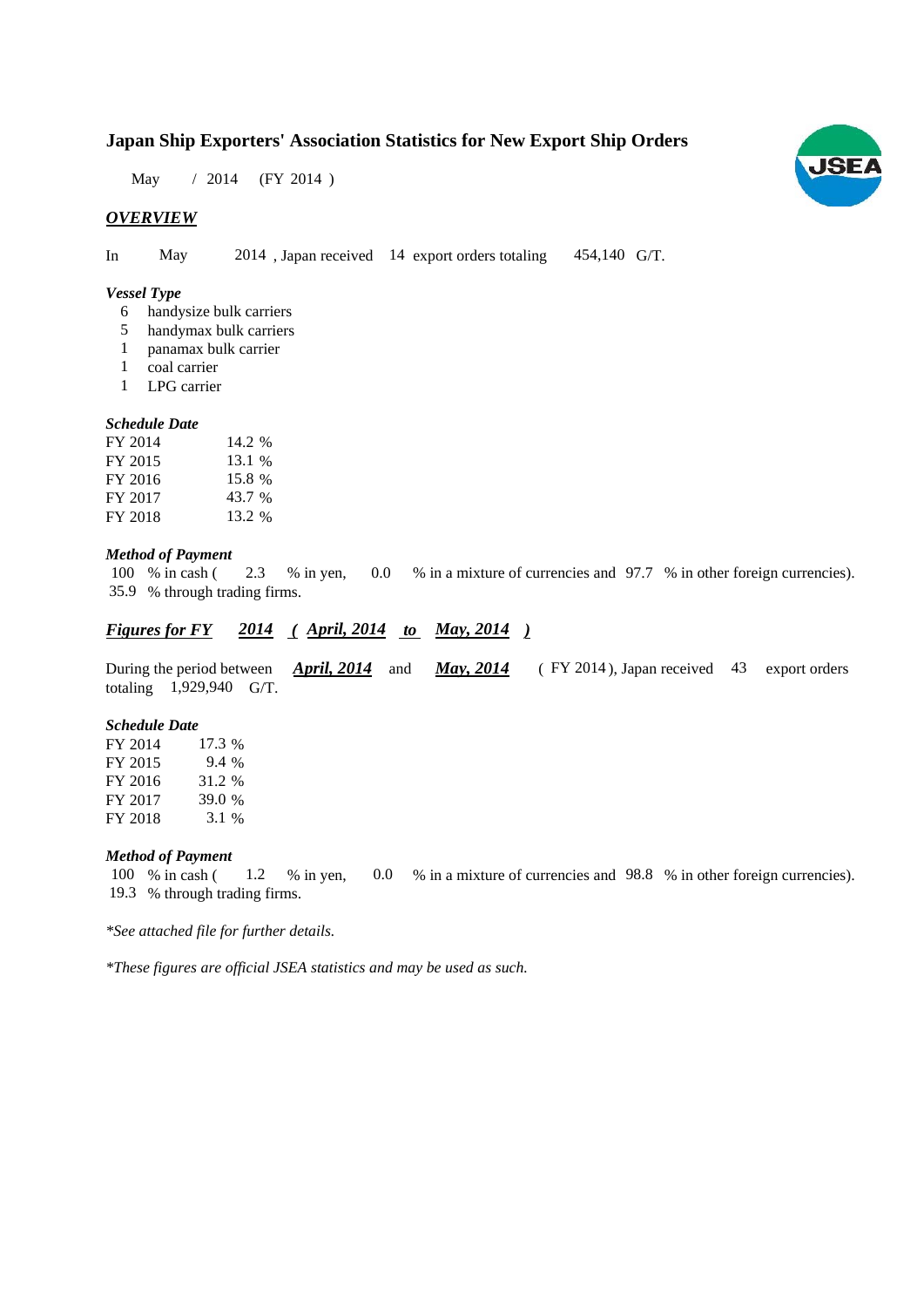## New Export Orders Placed in May 2014 (FY 2014) Based on Fiscal Year

| Description              |                 | Apr 13 to Mar 14 |     | Apr 13 to Jan 14 |     | February 2014 |                 | March 2014 |                | April 2014 |     | May 2014 |     | Apr 14 to May 14 |     | Jan 14 to May 14 |
|--------------------------|-----------------|------------------|-----|------------------|-----|---------------|-----------------|------------|----------------|------------|-----|----------|-----|------------------|-----|------------------|
|                          | No.             | G/T              | No. | G/T              | No. | G/T           | No.             | G/T        | N <sub>o</sub> | G/T        | No. | G/T      | No. | G/T              | No. | G/T              |
| <b>General Cargos</b>    | 30 <sup>l</sup> | .570,570         | 28  | 1,414,570        |     |               |                 | 156,000    |                | 647,500    |     |          |     | 647,500          |     | 1,533,100        |
| <b>Bulk Carriers</b>     | 348             | 13,176,839       | 267 | 9,811,448        | 46  | 1,847,170     | 35 <sup>1</sup> | 1,518,221  | 18             | 702,700    | 13  | 405,840  | 31  | 1,108,540        | 127 | 5,044,891        |
| Tankers                  | 36              | 1,685,800        | 26  | 1,348,000        |     | 128,000       | $\Omega$        | 209,800    |                | 125,600    |     | 48,300   |     | 173,900          |     | 641,600          |
| <b>Combined Carriers</b> |                 |                  |     |                  |     |               |                 |            |                |            |     |          |     |                  |     |                  |
| Others                   |                 | 58.170           |     | 56,900           |     |               |                 | .270       |                |            |     |          |     |                  |     | 1,270            |
| Total                    | 418             | 16,491,379       | 324 | 12,630,918       | 47  | 1.975.170     | 47'             | 1,885,291  | 29             | 1,475,800  | 14  | 454,140  | 43  | 1,929,940        | 163 | 7,220,861        |
| $FY 2014 / FY 2013$ (%)  |                 | $*175.9$         |     | 194.7            |     | 1,179.4       |                 | 69.3       |                | 116.9      |     | 47.6     |     | 87.1             |     | ** $128.2$       |
| In CGT                   |                 | 7,984,890        |     | 6,117,345        |     | 937,275       |                 | 930,270    |                | 713,293    |     | 233,517  |     | 946,810          |     | 3,472,550        |

*Figures for shipbuilding orders of 500 G/T and over for export as steel vessels placed with JSEA members are covered.*

\*FY 2013/FY2012

\*\*Calendar Year 2014

JSEA (June 2014)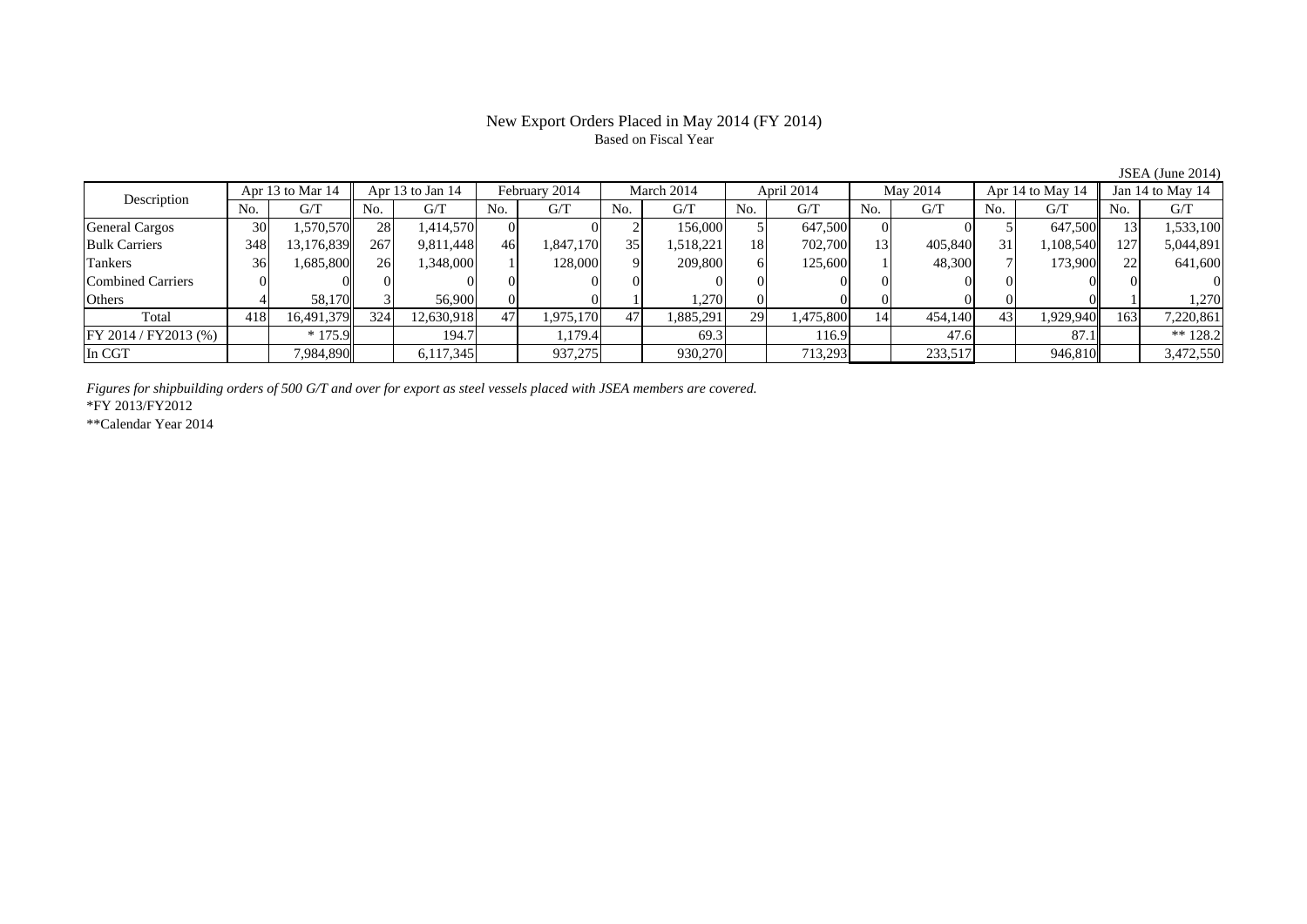# Export Ships Delivered in May 2014 (FY 2014) Based on Fiscal Year

| Description              |     | Apr 13 to Mar 14 | Apr 13 to Jan 14 |           | February 2014   |           | March 2014 |           | April 2014 |         | May 2014  |         | Apr 14 to May 14 |           | Jan 14 to May 14 |           |
|--------------------------|-----|------------------|------------------|-----------|-----------------|-----------|------------|-----------|------------|---------|-----------|---------|------------------|-----------|------------------|-----------|
|                          | No. | G/T              | No.              | G/T       | No.             | G/T       | No.        | G/T       | No.        | G/T     | No.       | G/T     | No.              | G/T       | No.              | G/T       |
| <b>General Cargos</b>    | 19  | 741.628          |                  | 516.394   |                 | 66.718    |            | 158.516   |            |         |           | 129,456 |                  | 129.456   |                  | 371,350   |
| <b>Bulk Carriers</b>     | 244 | 10,598,375       | 195              | 8,489,468 | 21              | 940,307   | 28         | 1,168,600 | 21         | 831,782 | 17        | 627,966 | 38               | 1,459,748 | 114              | 4,733,768 |
| <b>Tankers</b>           |     | 618,356          |                  | 433,858   |                 | 184,498   |            |           |            | 16,458  |           | 44,009  |                  | 60.4671   |                  | 244,965   |
| <b>Combined Carriers</b> |     |                  |                  |           |                 |           |            |           |            |         |           |         |                  |           |                  |           |
| Others                   |     | 41.274           |                  | 41.274    |                 |           |            |           |            |         |           |         |                  |           |                  | 20,637    |
| Total                    | 274 | 11,999,633       | 219              | 9,480,994 | 25 <sub>1</sub> | 1,191,523 | 30         | 1,327,116 | 22         | 848,240 | <b>20</b> | 801,431 | 42               | 1,649,671 | 127              | 5,370,720 |
| $FY 2014 / FY 2013$ (%)  |     | $*80.7$          |                  | 77.0      |                 | 105.1     |            | 92.5      |            | 98.8    |           | 93.5    |                  | 96.2      |                  | $** 87.3$ |
| In CGT                   |     | 5,297,726        |                  | 4,192,494 |                 | 506,801   |            | 598,431   |            | 395,162 |           | 384,562 |                  | 779,724   |                  | 2,433,663 |

*Deliveries of new shipbuilding orders of 500 G/T and over for export as steel vessels placed with JSEA members are covered.*

\*FY 2013/FY2012

\*\*Calendar Year 2014

JSEA (June 2014)